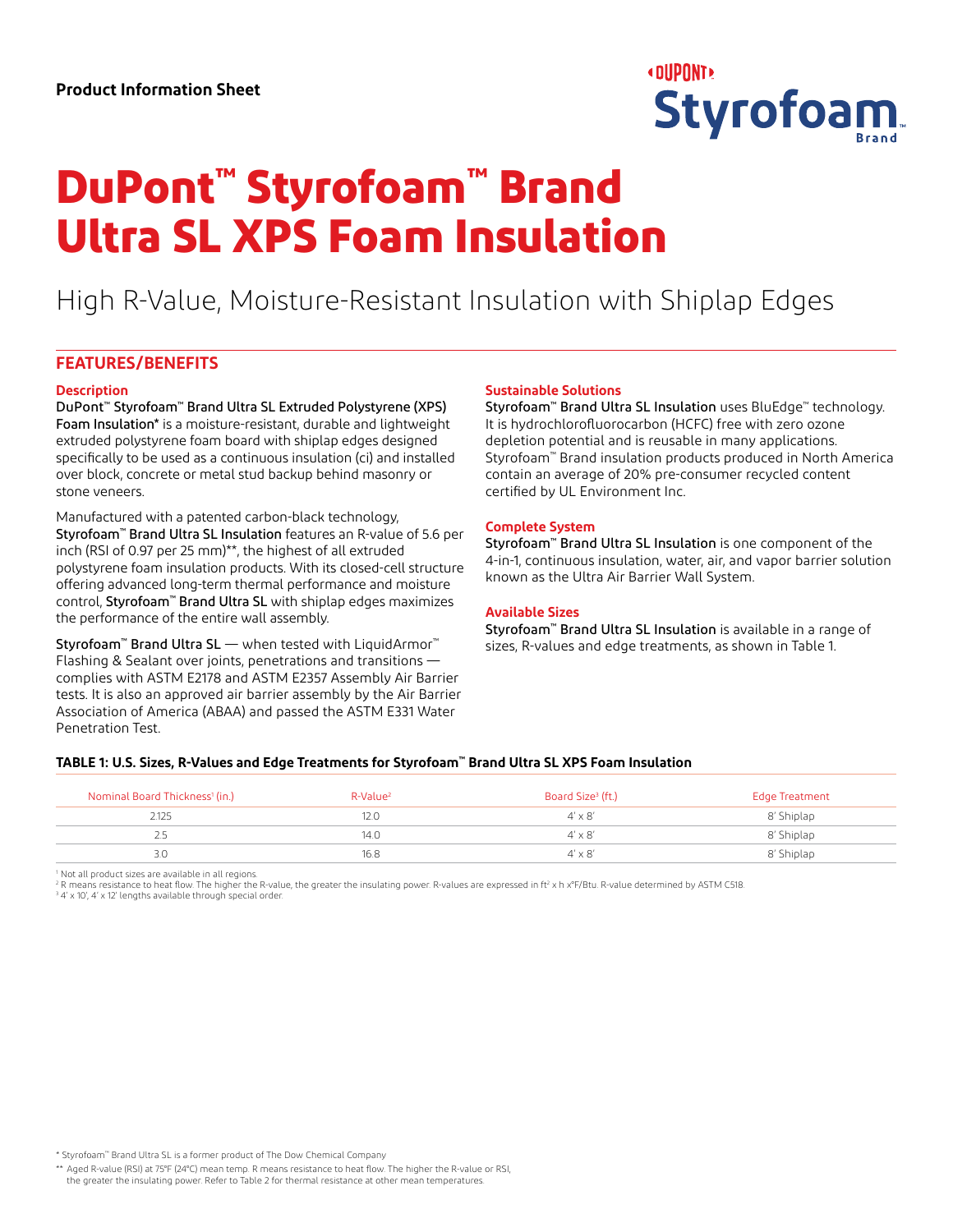# **PROPERTIES**

DuPont™ Styrofoam™ Brand Ultra SL Extruded Polystyrene (XPS) Foam Insulation exhibits physical properties as indicated in Table 1 when tested as represented. Review all instructions and (Material) Safety Data Sheet ((M)SDS) before use. Please contact DuPont at 1-866-583-2583 when additional guidance is required for writing specifications that include this product.

| TABLE 1: Physical Properties (U.S.) of Styrofoam™ Brand Ultra SL XPS Foam Insulation |  |  |  |
|--------------------------------------------------------------------------------------|--|--|--|
|--------------------------------------------------------------------------------------|--|--|--|

| <b>Test Method</b>       | Property                                                                                                                       | <b>Typical Value</b>                                                 | Units                                                              |
|--------------------------|--------------------------------------------------------------------------------------------------------------------------------|----------------------------------------------------------------------|--------------------------------------------------------------------|
| ASTM C518                | Thermal Resistance per in.                                                                                                     | 2.5''<br>1.75''<br>2.125"<br>3.0''<br>12.0<br>14.0<br>10.0<br>16.8   | ft <sup>2</sup> x h x °F/Btu, R-value, 1 min.<br>@ 75°F mean temp. |
| <b>ASTM D1621</b>        | Compressive Strength <sup>2</sup>                                                                                              | 25                                                                   | psi, min.                                                          |
| ASTM C272                | Water Absorption                                                                                                               | 0.1                                                                  | % by volume, max.                                                  |
| ASTM E96                 | Water Vapor Permeance                                                                                                          | $2.5'' \quad 3.0''$<br>1.75''<br>2.125"<br>$0.65$ 0.50<br>0.8<br>1.1 | perm, max.                                                         |
| $\overline{\phantom{m}}$ | Maximum Use Temperature                                                                                                        | 165                                                                  | $^{\circ}$ F                                                       |
| ASTM D696                | Coefficient of Linear Thermal Expansion                                                                                        | $3.5 \times 10^{-5}$                                                 | $in/in \times \mathcal{F}$                                         |
| ASTM C20 <sup>3</sup>    | Flexural Strength                                                                                                              | 50                                                                   | psi, min.                                                          |
| ASTM E84                 | Flame Spread <sup>3</sup>                                                                                                      | $\circ$                                                              | $\qquad \qquad$                                                    |
| ASTM E843                | Smoke Developed                                                                                                                | 155                                                                  | $\overline{\phantom{0}}$                                           |
| ASTM E84                 | Surface Burning Characteristics <sup>(3)</sup> , for<br>both foam core and finished product<br>Flame Spread<br>Smoke Developed | Class A<br>25<br>$<$ 450                                             |                                                                    |

<sup>1</sup> Values are consistent with the criteria of ASTM C578 and the FTC R-value rule (16 CFR Part 460).

<sup>2</sup> Vertical compressive strength is measured at 10 percent deformation or yield, whichever occurs first. Since Styrofoam" Brand Extruded Polystyrene Foam Insulations are visco-elastic materials, adequate<br>design safety fac <sup>3</sup> These numerical flame-spread and smoke-developed ratings are not intended to reflect hazards presented by this or any other material under actual fire conditions.

# **TESTING**

#### **Applicable Standards**

Styrofoam™ Brand Ultra SL Insulation meets ASTM C578 Type IV Standard Specification for Rigid Cellular Polystyrene Insulation. Applicable standards include:

- **•** C518 Standard Test Method for Steady- State Thermal Transmission Properties by Means of the Heat Flow Meter Apparatus
- **•** D1621 Standard Test Method for Compressive Properties of Rigid Cellular Plastics
- **•** E96 Standard Test Methods for Water Vapor Transmission of **Materials**
- **•** D696 Standard Test Method for Coefficient of Linear Thermal Expansion of Plastics Between -30˚C and 30˚C With a Vitreous Silica Dilatometer
- **•** C203 Standard Test Methods for Breaking Load and Flexural Properties of Block-Type Thermal Insulation
- **•** D2126 Standard Test Method for Response of Rigid Cellular Plastics to Thermal and Humid Aging
- **•** D2842 Standard Test Method for Water Absorption of Rigid Cellular Plastics

When tested with LiquidArmor™ Flashing & Sealant or Great Stuff Pro™ Polyurethane Foam Sealant\* around joint treatments, penetrations and transitions, Styrofoam™ Brand Ultra SL meets the following standards:

- **•** ASTM E2357 Air Barrier Assembly Test
- **•** ASTM E2178 Air Barrier Assembly Test
- **•** ASTM E331 Water Penetration Test for Block and Steel Stud Passed
- **•** Approved as an air barrier assembly by the Air Barrier Association of America (ABAA)
- Meets NFPA requirements<sup>3</sup>

# **Notice**

Styrofoam™ Brand Ultra SL Insulation complies with the following codes:

- **•** Meets IBC/IRC requirements for foam plastic insulation; see ICC-ES ESR 2142
- **•** BOCA-ES RR 21-02
- **•** Underwriters Laboratories, Inc. (UL) Classified, see Classification Certificate D369

Contact your DuPont sales representative or local authorities for state/provincial and local building code requirements and related acceptances.

# **Warranty**

In the United States, a 50-year thermal limited warranty is available on Styrofoam™ Insulation products 1.5 inches and greater. For thickness less than 1.5 inches, other warranties may apply. Visit building.dupont.com/warranties or contact your DuPont representative for details.

<sup>\*</sup> Consult label and Material Safety Data Sheet carefully before use.

<sup>\*\*</sup> Meets NFPA 285 per Section 2603.5.5 of the building code. For specific assemblies, see code report ESR 2142.